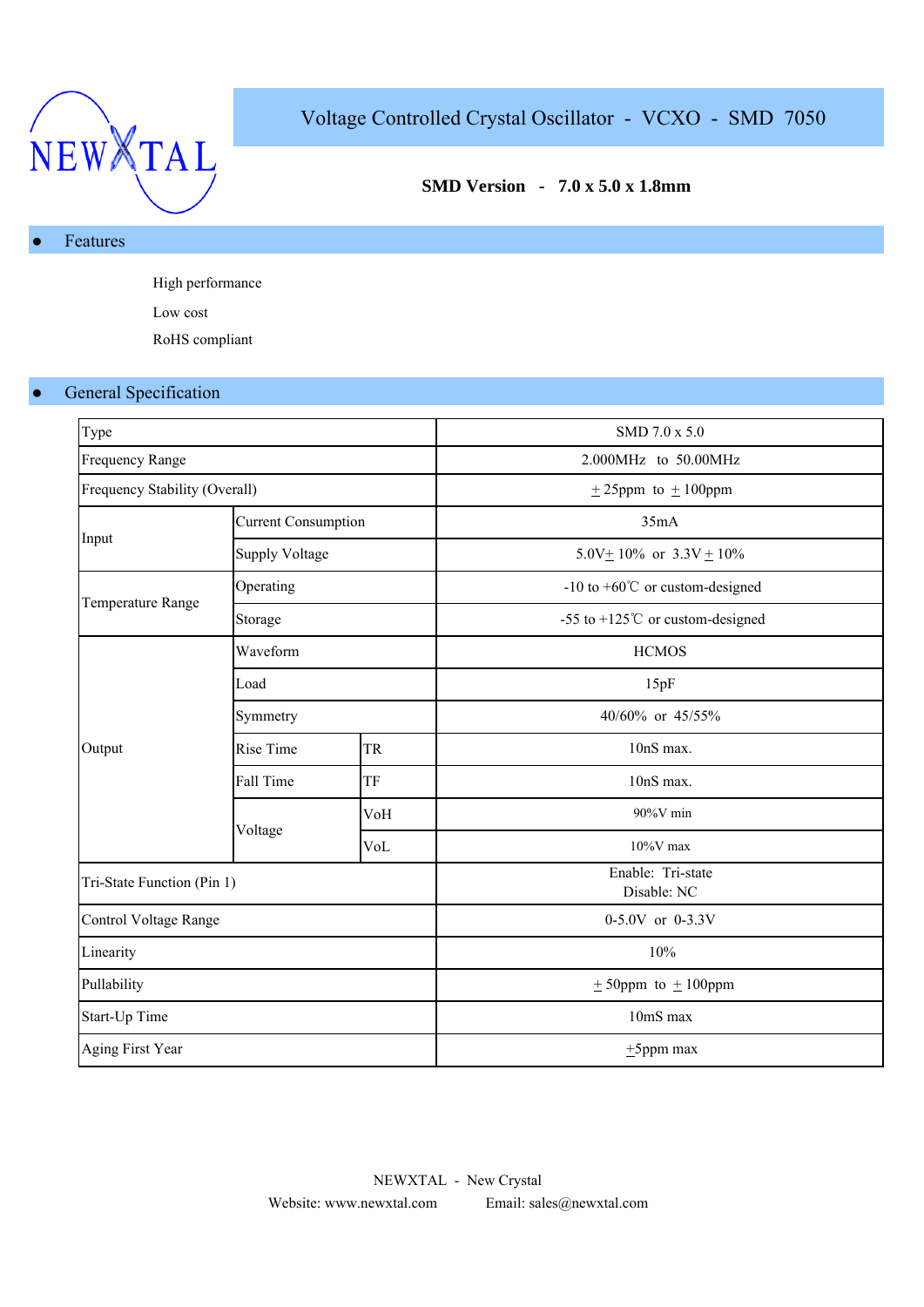## Voltage Controlled Crystal Oscillator - VCXO - SMD 7050

## **Frequency Stability Codes (ppm)**

|              | ______       |              |           |            |           |
|--------------|--------------|--------------|-----------|------------|-----------|
| $1 = \pm 20$ | $2 = \pm 25$ | $3 = \pm 30$ | $4 = +50$ | $5 = +100$ | $7 = +35$ |
| $8 = \pm 15$ | $a = \pm 10$ | $b = \pm 70$ |           |            |           |

\* Frequency stability includes stability at 25 ℃, operating temperature range, supply voltage range and aging 1st year.

#### Operating Temperature Codes (℃)

| $= 0$ to $+70$    | $\ge$ = -10 to +70 | $3 = -20$ to $+70$ | $4 = -40$ to $+85$ | $i = -10$ to +60   | $i = -20$ to $+60$      |
|-------------------|--------------------|--------------------|--------------------|--------------------|-------------------------|
| $7 = 0$ to $+100$ | $8 = 0$ to $+60$   | $9 = -30$ to $+65$ | $= -55$ to $+125$  | $B = -30$ to $+80$ | $\Gamma = -10$ to $+50$ |

### Pullability Codes (ppm)

| $=$<br>⊖∪<br>$\sim$ | $\overline{\phantom{a}}$<br>$\sim$ | 100<br>$\overline{\phantom{a}}$<br>$\sim$ $\sim$ | $\overline{\phantom{a}}$<br>61<br>$\sim$ | -96<br>$\overline{\phantom{m}}$<br>$\sim$ | N |
|---------------------|------------------------------------|--------------------------------------------------|------------------------------------------|-------------------------------------------|---|

#### **Marking**

Frequency + V (Holder: VCXO) + Date code ( Year Code + Month Code ) NEWXTAL (Company brand)

#### Year Code:

| 2001 | 2002 | 2003 | 2004 | 2005 | 2006 | 2007 | 2008 | 2009 | 2010          | 2011 | 2012           |
|------|------|------|------|------|------|------|------|------|---------------|------|----------------|
|      |      |      |      |      |      |      |      |      | $\sim$<br>1 V | . .  | $\overline{1}$ |

#### Month Code:

| Jan            | $\mathbf{r}$<br>Feb | March | Apr | May | June | $\mathbf{r}$ $\mathbf{r}$<br>July | August | -<br>September | October | $\sim$ $\sim$<br>Nov | $D$ ecember |
|----------------|---------------------|-------|-----|-----|------|-----------------------------------|--------|----------------|---------|----------------------|-------------|
| $\overline{1}$ |                     |       |     |     |      |                                   | . .    |                |         |                      |             |

For Example:



#### Ordering Information

| Holder               | Type      | <b>SMD</b> Size | Stability  | Temperature         | Input voltage          | Tri-state               | Symmetry                         | Pullability | Frequency | Lead-free | Packing                        |
|----------------------|-----------|-----------------|------------|---------------------|------------------------|-------------------------|----------------------------------|-------------|-----------|-----------|--------------------------------|
|                      |           |                 | (ppm)      | $({\rm ^{\circ}C})$ | (V)                    |                         |                                  | (ppm)       |           |           |                                |
| $V =$<br><b>VCXO</b> | $S = SMD$ | $1=7.0x5.0$     | See tables |                     | $1 = 3.3$<br>$2 = 5.0$ | $N = NC$<br>T=Tri-state | $45 = 45/55\%$<br>$46 = 40/60\%$ | See table   | xx.xxM    |           | LF=leadfree $TR = Tape & Reel$ |
|                      |           |                 | ±50        | $-10$ to $+70$      |                        |                         |                                  | ±50         |           |           |                                |
| v                    | S         |                 | 4          |                     |                        | N                       | 45                               | A           |           | LF        | TR                             |

For Example: VS1421N45A-10.000MLF/TR

NEWXTAL - New Crystal

Website: www.newxtal.com Email: sales@newxtal.com